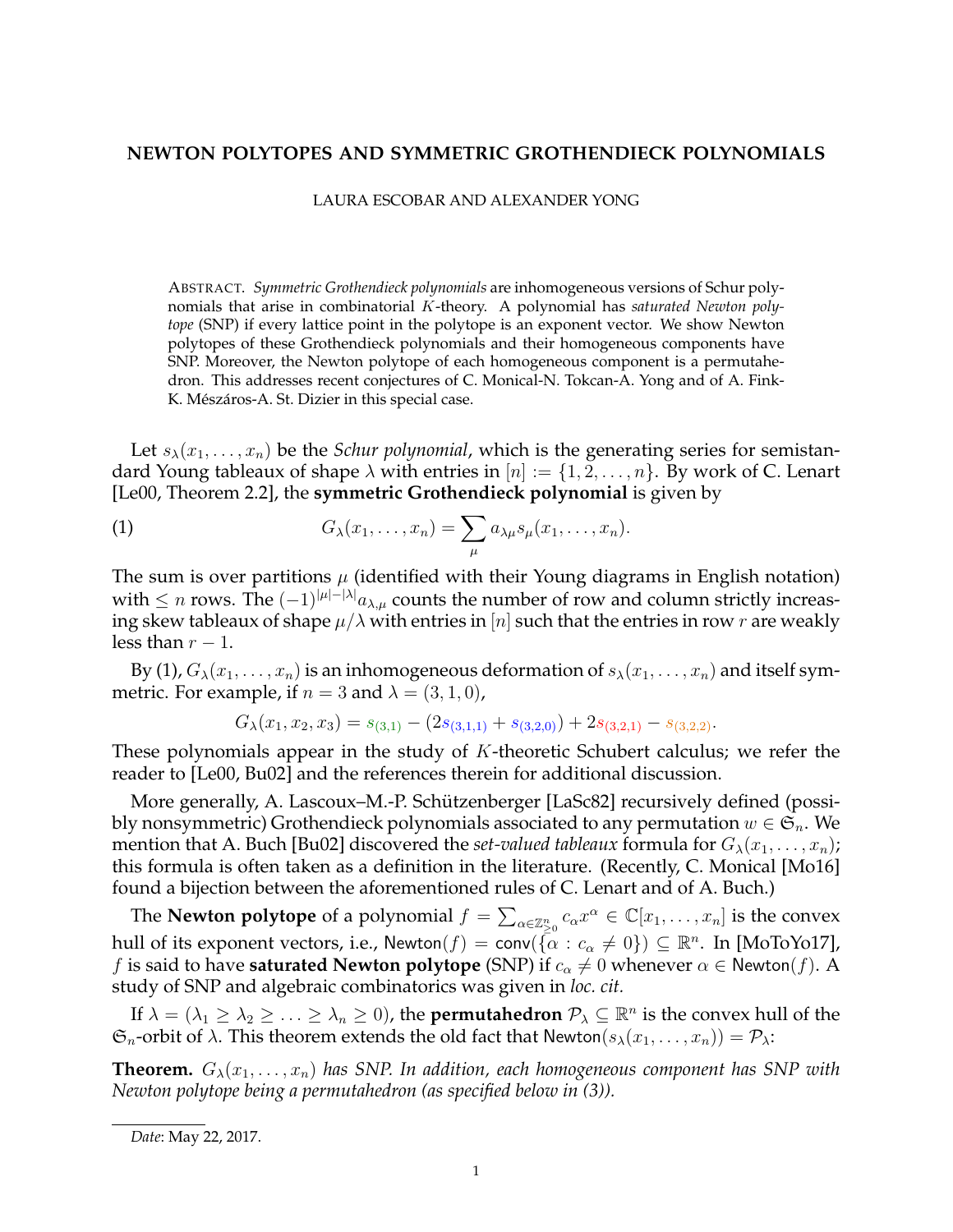The first assertion addresses [MoToYo17, Conjecture 5.5] for the case that the permutation w is **Grassmannian** at position n; that is  $w(i) < w(i + 1)$  unless  $i = n$ . The second assertion responds, in this case, to a conjecture of A. Fink-K. Mészáros-A. St. Dizier [MeSt17, Conjecture 5.1]. In *loc. cit.*, these conjectures were proved for the case that  $w = 1w'$  where w' is a **dominant permutation**, i.e., w is 132-avoiding.

*Proof of the Theorem:* Let  $\mu^{(0)} := \lambda$ . For  $1 \leq k \leq$ n define  $\mu^{(k)}$  to be  $\mu^{(k-1)}$  with a box added in the northmost row r such that  $\mu_r^{(k-1)} - \mu_r^{(0)} <$  $r-1$  and the addition of the box gives a Young diagram. Stop when no such r exists or  $k = n$ . Suppose we obtain  $N$  such partitions.



FIGURE 1. The Newton polytope of  $G_{\lambda}(x_1, x_2, x_3)$ for  $\lambda = (3, 1, 0)$ . Each color indicates degree.

.

Recall that **dominance order** on partitions of a fixed size is defined by  $\theta \leq_D \delta$  if  $\sum_{j=1}^t \theta_j \leq \sum_{j=1}^t \delta_j$  for  $t \geq 1$ .

**Claim A.**  $\mu^{(k)}$  is the  $\leq_D$ -maximum among all shapes  $\mu$  of size  $|\lambda| + k$  such that  $a_{\lambda,\mu} \neq 0$ .

*Proof of Claim A:* The skew shape  $\mu^{(k)}/\lambda$  consists of the k boxes added to  $\lambda$ . We can inductively define a skew tableau  $T_k$  of this shape by adding the minimum possible label to  $T_{k-1}$  (in the box  $\mu^{(k)}/\mu^{(k-1)}$ ) that maintains row and column strictness. It is straightforward that this tableau exists and witnesses  $a_{\lambda,\mu}(k) \neq 0$ .

Let  $\mu$  be a shape such that  $a_{\lambda,\mu}\neq 0$ . Then  $\mu_i\leq \lambda_i+(i-1)$  for all i. Suppose that  $\mu\nleq_D \mu^{(k)}$ and let  $r (> 1)$  be the first row such that  $\mu_1 + \cdots + \mu_r > \mu_1^{(k)} + \cdots + \mu_r^{(k)}.$  Then

$$
\mu_1 + \cdots + \mu_{r-1} \le \mu_1^{(k)} + \cdots + \mu_{r-1}^{(k)}
$$
 and  $\mu_r > \mu_r^{(k)}$ 

This contradicts the construction of  $\mu^{(k)}$  because by  $\mu^{(k)}_r-\mu^{(0)}_r<\mu_r-\mu^{(0)}_r\leq r-1$   $\mu^{(k)}$  must have another box in row r.

R. Rado's theorem [Ra52] states that for two partitions  $\theta$ ,  $\delta$  of the same size,

$$
\mathcal{P}_{\theta} \subseteq \mathcal{P}_{\delta} \iff \theta \leq_D \delta.
$$

The Theorem's second assertion is immediate from (2) and Claim A. In fact if  $G_{\lambda}[k]$  denotes the degree k homogeneous component of  $G_{\lambda}(x_1, \ldots, x_n)$  then

(3) 
$$
\mathsf{Newton}(G_{\lambda}[k]) = \mathcal{P}_{\mu^{(k)}}.
$$

Let  $v^{(k)} \in \mathcal{P}_{\mu^{(k)}}$ . Thus  $v^{(k)}$  is a nonnegative vector (being a convex combination of nonnegative vectors). Rado's theorem implies that  $v^{(k)}$  is *majorized* by  $\mu^{(k)}$ . That is, the rearrangement  $(v^{(k)})^\downarrow$  of the components of  $v^{(k)}$  into decreasing order satisfies

$$
(4) \qquad \qquad (v^{(k)})^{\downarrow} \leq_D \mu^{(k)}.
$$

Suppose

$$
v = \sum_{k=0}^{N} c_k v^{(k)}
$$
 where  $\sum_{k=0}^{N} c_k = 1$  and  $c_k \ge 0$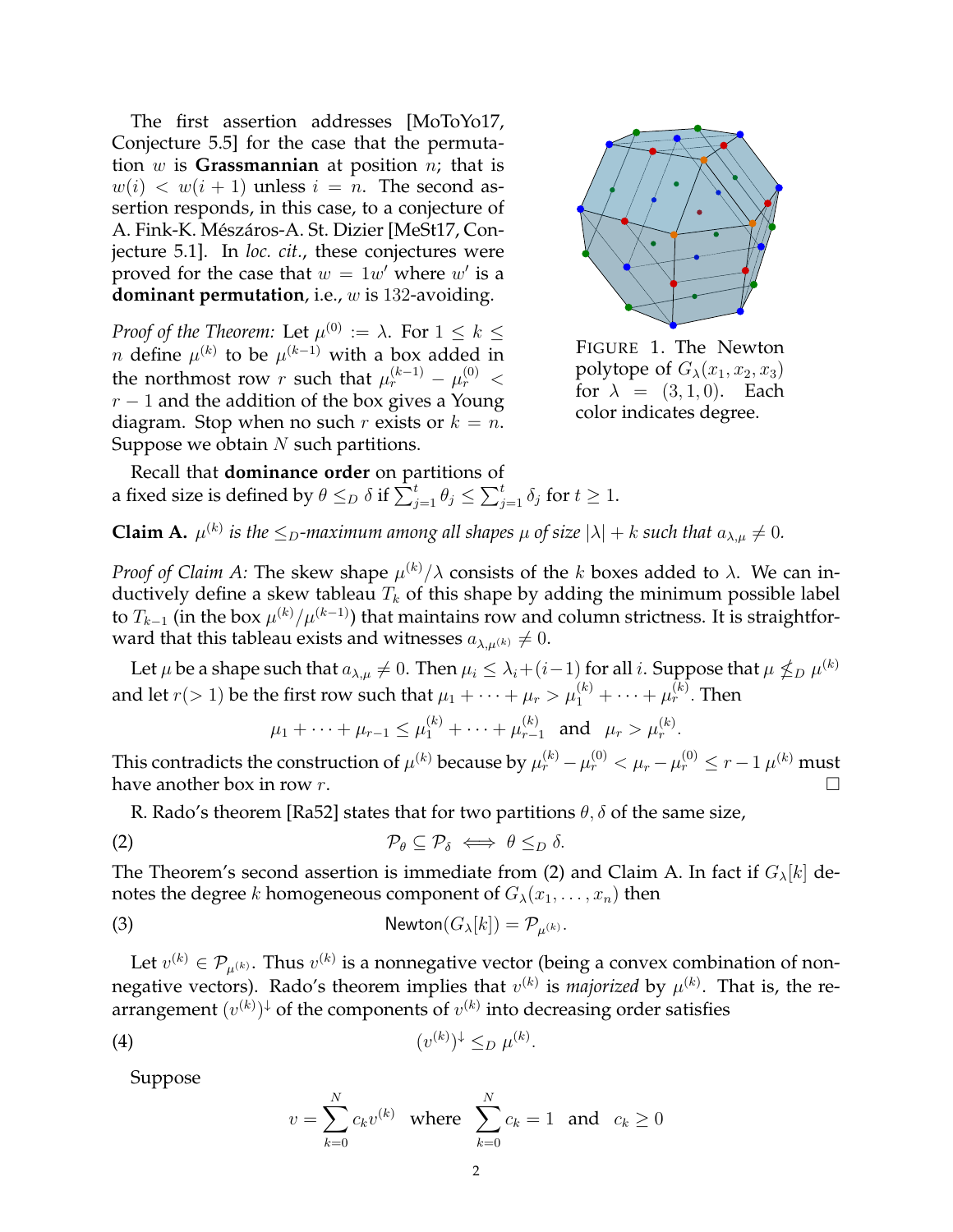is a convex combination of the vectors  $v^{(k)}$ .

**Claim B.** *v is majorized by*  $\overline{\mu} := \sum_{k=0}^{N} c_k \mu^{(k)}$ *.* 

*Proof of Claim B:* Let  $v^\star := \sum_{k=0}^N c_k(v^{(k)})^\downarrow$ . By (4), for any  $t \geq 1$  we have  $c_k \sum_{j=1}^t (v^{(k)})^\downarrow_j \leq$  $c_k \sum_{j=1}^t \mu_j^{(k)}$  $j^{(k)}_j$ . By summing both sides over all  $k$  and interchanging the order of summation we conclude  $v^{\star}$  is majorized by  $\overline{\mu}$ . It is a standard property of majorization that  $a + b$  is majorized by  $a^{\downarrow}+b^{\downarrow}$  [MaOlAr11, Proposition A.1.b]. Thus  $v$  is majorized by  $v^{\star}.$  Now use that majorization (being a preorder) is transitive.

**Claim C.** Suppose  $|\overline{\mu}| - |\mu^{(0)}| = K$ , then  $\overline{\mu}$  is majorized by  $\mu^{(K)}$ .

*Proof of Claim C:* Let  $r_k :=$  row on which  $k$ -th box gets added to  $\mu^{(k)}$  (so  $\mu^{(k)} = \mu^{(0)} + e_{r_1} +$  $\cdots + e_{r_k}$ , where  $e_i$  is a standard basis vector).

**Lemma 0.1.** *For any (row)* r

$$
\overline{\mu}_1 + \cdots + \overline{\mu}_r = \mu_1^{(0)} + \cdots + \mu_r^{(0)} + c_1 + 2c_2 + \cdots + \ell c_{\ell} + \cdots + \ell c_N,
$$

*where*  $\ell$  *is the largest i such that*  $r_i = r$ *.* 

*Proof.* Suppose we added boxes  $a, a + 1, \ldots, a + b$  to row  $r$  of  $\mu^{(0)}$  in order to obtain  $\mu^{(N)}$ . We write

$$
\overline{\mu}_r = \underbrace{c_0 \mu_r^{(0)} + \dots + c_{a-1} \mu_r^{(a-1)}}_{(1)} + \underbrace{c_a \mu_r^{(a)} + \dots + c_{a+b} \mu_r^{(a+b)}}_{(2)} + \underbrace{c_{a+b+1} \mu_r^{(a+b+1)} + \dots + c_N \mu_r^{(N)}}_{(3)}.
$$

Next,  $\mu_r^{(0)} = \cdots = \mu_r^{(a-1)}$ , so

$$
\textcircled{1}=(c_0+\cdots+c_{a-1})\mu_r^{(0)}.
$$

Since  $\mu_r^{(a+i)}=\mu_r^{(0)}+(i+1)$  for  $i=0,\ldots,b$ , then

$$
\textcircled{2} = (c_a + \dots + c_{a+b})\mu_r^{(0)} + (c_a + 2c_{a+1} + \dots + (b+1)c_{a+b}).
$$

Finally,  $\mu_r^{(a+b)} = \mu_r^{(a+b+1)} = \cdots = \mu_r^{(n)}$ , so

$$
\textcircled{3} = (c_{a+b+1} + \dots + c_N)\mu_r^{(0)} + (c_{a+b+1} + \dots + c_N)(b+1).
$$

Therefore we conclude  $\overline{\mu}_r=\mu_r^{(0)}+c_a+2c_{a+1}+\cdots+(b+1)c_{a+b}+\cdots+(b+1)c_N.$  The lemma then follows by a simple induction.

The following is immediate from the definitions.

**Lemma 0.2.** Let  $b_r = \mu_r^{(N)} - \mu_r^{(0)}$ , i.e.  $b_r$  is the number of extra boxes  $\mu^{(N)}$  has in row r. For any  $r < r_k$ 

$$
\mu_1^{(k)} + \cdots + \mu_r^{(k)} = \mu_1^{(0)} + \cdots + \mu_r^{(0)} + (b_1 + \cdots + b_r).
$$

Let  $\ell$  be the largest *i* such that  $r_i = r$ . We consider two cases. Case 1 ( $r < r_K$ ): Observe that

$$
c_1 + 2c_2 + \dots + \ell c_{\ell} + \dots + \ell c_N = (c_1 + \dots + c_N) + (c_2 + \dots + c_N) + \dots + (c_{\ell} + \dots + c_N) \leq \ell.
$$